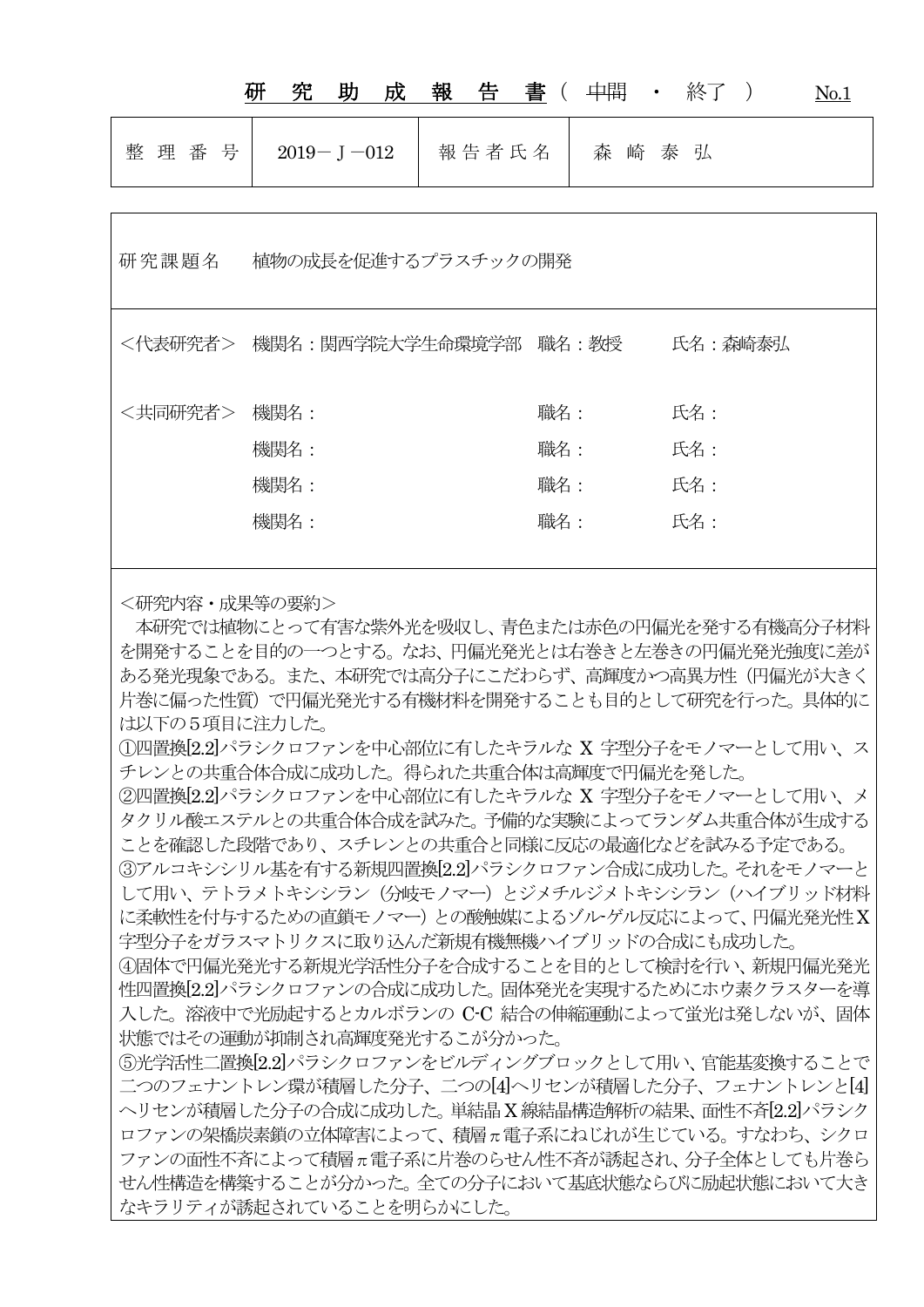<研究発表 (口頭、ポスター、誌上別) >

【学会口頭発表】

- 面性不斉[2.2]パラシクロファンの化学:高輝度と高異方性を両立する円偏光発光性分子の創出  $1.$ 森崎泰弘
- 有機合成夏期セミナー (2020年8月24日)、オンライン開催、講演番号無し (招待講演) 2. 面性不斉元素ブロックの合成と円偏光発光
- 森崎泰弘 第70回高分子計論会 (2021年9月6~8日)、オンライン開催、講演番号3D14 (依頼講演)

【学会ポスター発表】

- 凝集誘起円偏光発光特性を示す光学活性X字型分子の合成  $\mathcal{E}$ 竺原圭史・井上僚・森崎泰弘 第31回基礎有機化学計論会 (2021年9月21~23日)、オンライン開催、講演番号1P019
- 4. 面性不斉[2.2]パラシクロファンを用いるヘリセン積層分子の合成:面性不斉 による螺旋性不斉 の制御 土屋幹貴・井上僚・森崎泰弘
	- 第31回基礎有機化学計論会 (2021年9月21~23日)、オンライン開催、講演番号 1P076

【論文発表・査読付き英文論文】

5. Construction of Helical Structures with Planar Chiral [2.2] Paracyclophane: Fusing Helical and Planar **Chiralities** 

Tsuchiya, M.; Maeda, H.; Inoue; R.; Morisaki, Y.

Chem. Commun. 2021, 57(73), 9256-9259 (DOI: 10.1039/d1cc03320d).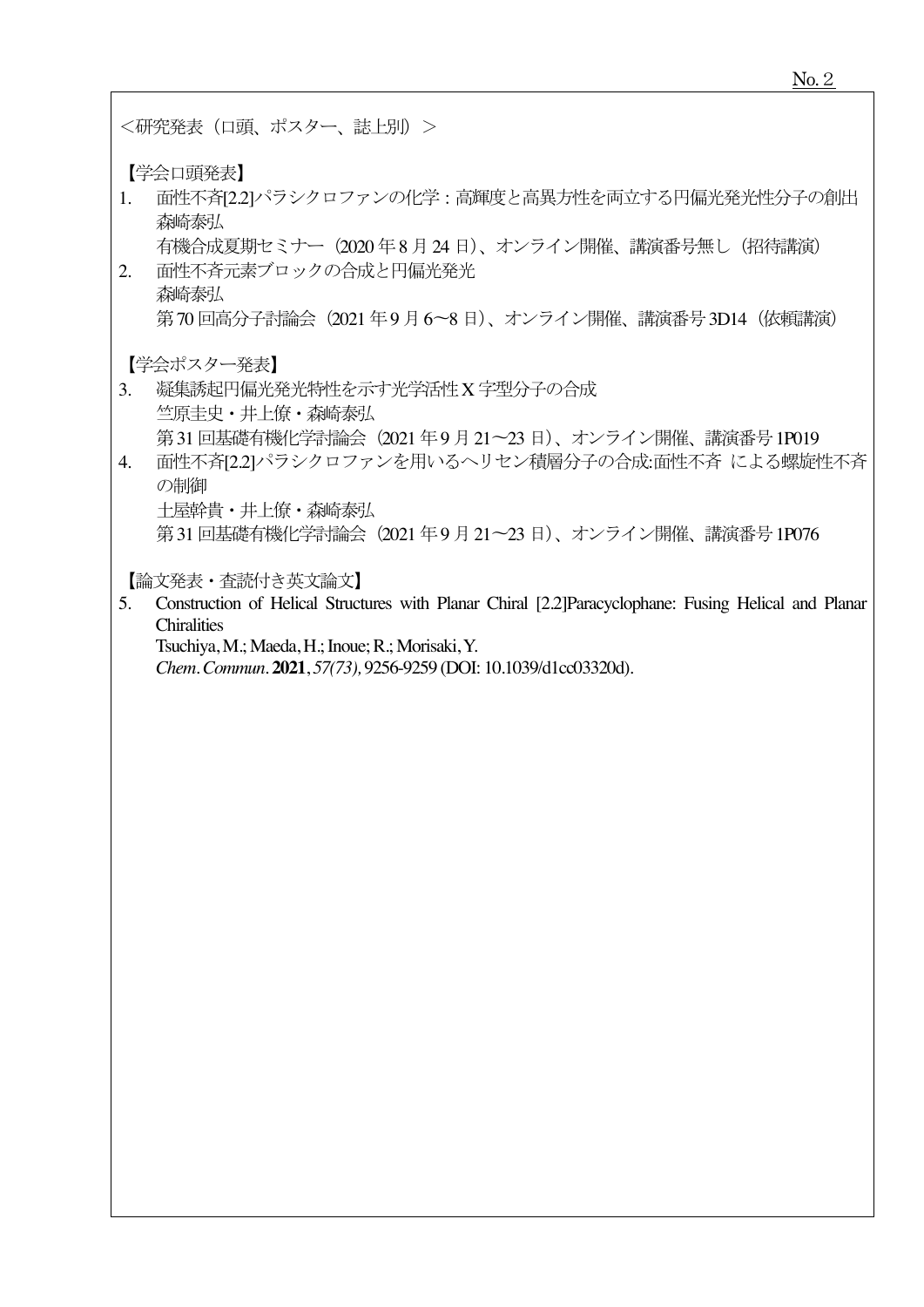## 【研究の目的】

本研究では植物にとって有害な紫外光を吸収し、青色または赤色の円偏光を発する有機高分子材料 を開発することを目的の一つとする。なお、円偏光発光とは右巻きと左巻きの円偏光発光強度に差が ある発光現象である。

また、本研究では高分子にこだわらず、高輝度かつ高異方性(円偏光が大きく片巻に偏った性質) で円偏光発光する有機材料を開発することも目的として研究を行った。

【研究の経過】

当研究室ではこれまでに、二枚のベンゼン環が近距離で積 層した[2.2]パラシクロファンが、置換基を有するとベンゼン 環の回転が完全に抑制されているため面性不吝というキラリ ティを発現することに着目し (例を図1に示す)、二置換なら びに四置換[2.2]パラシクロファンの新規光学分割法を開発す ると同時に、それらをキラルビルディングブロックとして用 い共役系を拡張することで様々な光学活性π電子系積層分子



を合成してきた。その過程において、面性不斉分子が円偏光発光することを世界で初めて見出した。 本研究ではまず図2中央に示すビニルモノマーを合成した。このモノマーは四置換[2.2]パラシクロ ファンを中心部位に有したキラルなX字型分子である。(1)このキラルモノマーとスチレンとをAIBN を開始剤としてラジカル共重合を試みたところ重合はスムーズに進行し、キラルモノマーがランダム に高分子主鎖にとりこまれたランダム共重合体が得られることが分かった (図2)。共重合体は期待 通りに高輝度かつ高異方性で円偏光を発した。一方で、透明なプラスチック材料への加工や、ガラス などへのコーディングを試みたがうまくいかなかったことから、次の2つのアプローチで円偏光発光 性高分子材料を開発することにした。すなわち、②メタクリル酸エステルとの共重合体 (図2) と、 (3)アルコキシシリル基を有する新規四置換[2.2]パラシクロファン合成と、それをモノマーに用いてゾ ルゲル法による有機無機ハイブリッド (次項図3) を開発することにした。



## 【研究の結果と考察】

(1)スチレンとの共重合体合成においては (図2右方向矢印)、現在反応条件の最適化、モノマー反 応性比の算出、キラルモノマーユニット含有率と円偏光発光特性の相関など、基礎的なデータを蓄積 しているところである。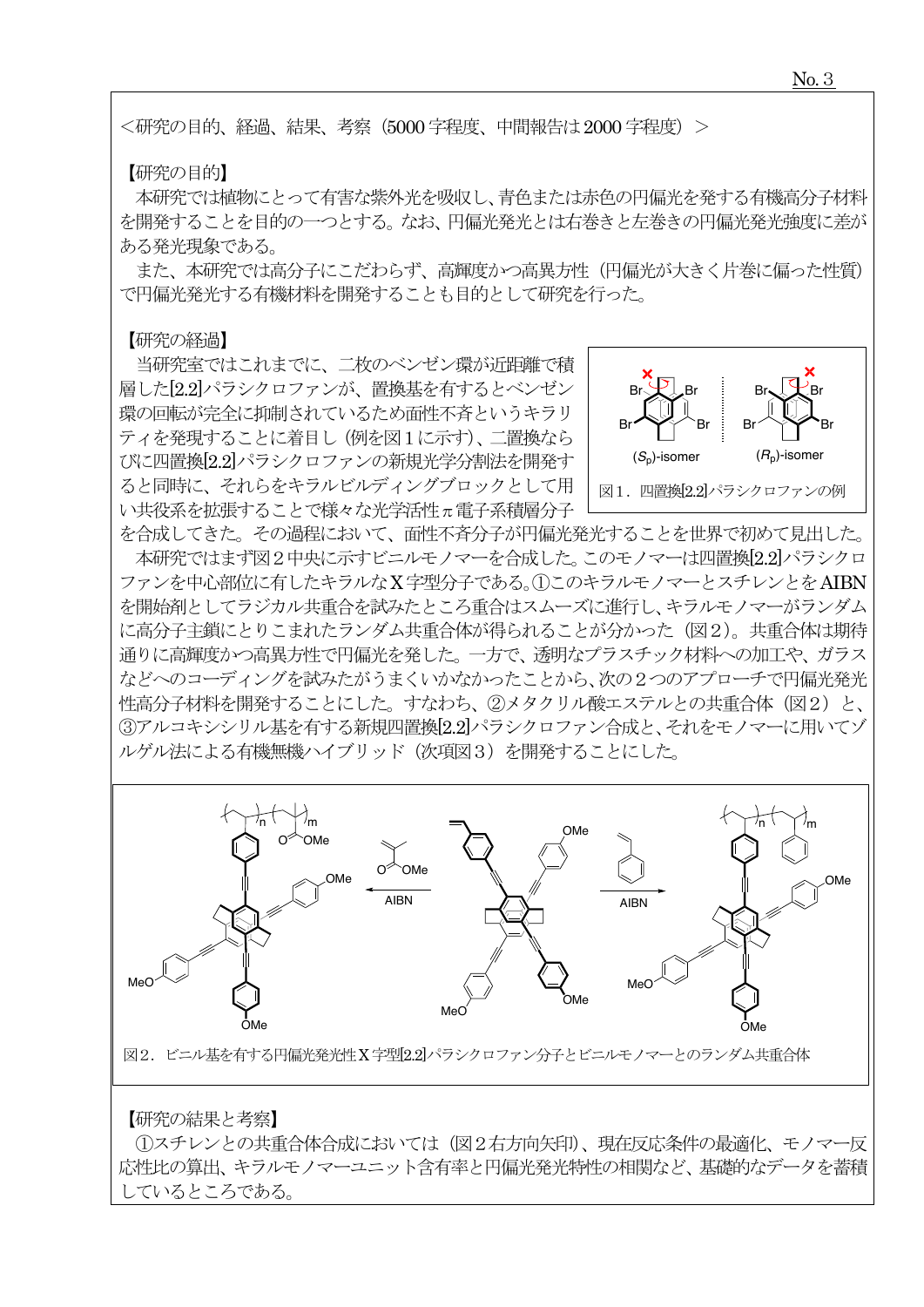$No. 4$ 

②メタクリル酸エステルとの共重合体合成 (前項図2左方向矢印) においては、予備的な実験によ ってランダム共重合体が生成することを確認した段階であり、スチレンとの共重合と同様に反応の最 滴化などを試みる予定である。



図3. 新規円偏光発光性 X字型[22]パラシクロファン分子とアルコキシシラン類とのゾル・ゲル反応

③アルコキシシリル基を有する新規四置換[2.2]パラシクロファン合成と、それをモノマーに用いた ゾルゲル法による有機無機ハイブリッドの開発においては (図3)、当初直接トリアルコキシシリル 基が置換したシクロファンモノマーを合成する予定であったが、反応が効率よく進行せず目的モノマ 一の収量が非常に少ないことから、モノマーの設計から見直し図3に記載の分子をモノマーとして合 成することに成功した。 テトラメトキシシラン (分岐モノマー) とジメチルジメトキシシラン (ハイ ブリッド材料に柔軟性を付与するための直鎖モノマー)との酸触媒によるゾル・ゲル反応によって、 円偏光発光性 X 字型分子をガラスマトリクスに取り込んだ新規有機無機ハイブリッドの合成にも成 功した。現在、各種モノマーの比率を変え有機無機ハイブリッドを作成しているところである。



図4. 予定していた円偏光発光性ポリカーボネートの合成経路

一方、当初予定していた円偏光発光性ポリカーボネートを合成すべく (図4)、反応の設計ならび に合成実験を試みた。すなわち、擬メタ位にブロモ基とトリフルオロメタンスルホニル基を有する光 学活性四置換[2.2]パラシクロファン (当研究室にて報告済み) をビルディングブロックとして用い、 当研究室で開発した化学選択的薗頭萩原クロスカップリングを駆使してビスフェノールモノマーの 合成を試みたが、得られたビスフェノールモノマーが空気に対して不安定で単離精製が困難であっ た。コモノマーとの重縮合も困難であることが予想されるため、円偏光発光性ポリカーボネートの合 成は断念した。

そこで本研究では、図4の光学活性四置換[2.2]パラシク ロファンをビルディングブロックとして用い、4固体で円偏 光発光する新規光学活性分子 (図5) の合成に成功した。

固体発光を実現するためにホウ素クラスター(カルボラ ン)を導入した。溶液中で光励起するとカルボランのC-C結 合の伸縮運動によって蛍光は発しないが、固体状態ではその 運動が抑制され高輝度発光するこが分かった。



長鎖アルキル鎖を導入することによって分子に成膜性が付与され、スピンコート法やキャスト法に よって均一な薄膜形成が可能であった。